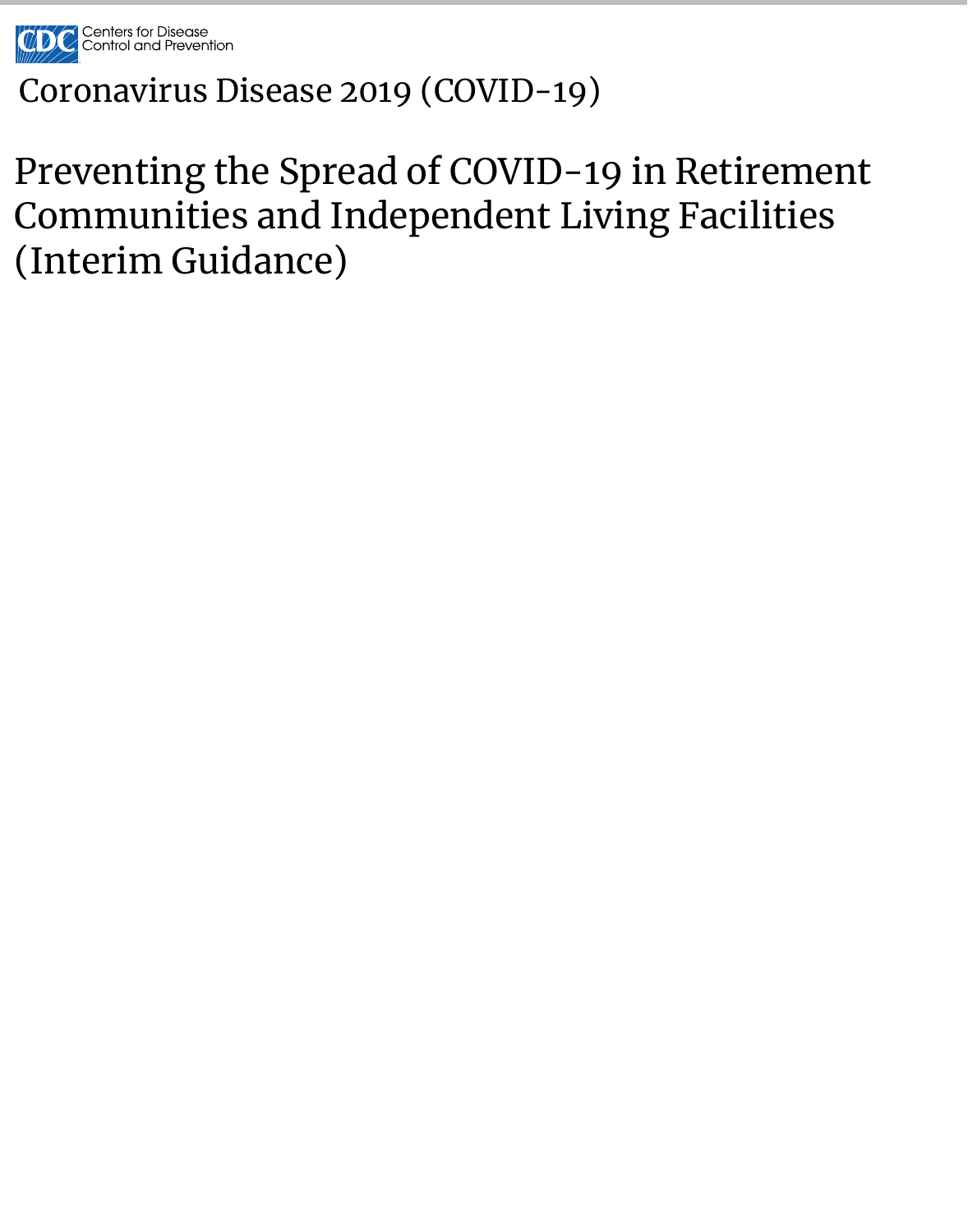### Who is this guidance for?

This guidance is for owners, administrators, operators, workers, volunteers, communities and ILF that are not healthcare facilities. Guidance for long-ter services, i.e., nursing homes, skilled nursing facilities, assisted living facilities can be found here.

Additionally, a checklist  $\blacktriangleright$  is available for use by long-term care facilities an improve their preparedness for responding to COVID-19. Retirement comm meet their needs and circumstances.

Information relevant to retirement communities and ILF can also be found in people with serious chronic medical conditions and for community-based or

# Why is this guidance being issued?

COVID-19 is being increasingly reported in communities across the United S circulating in most communities even if cases have not yet been reported. R are considered to be at higher risk of severe COVID-19 outcomes because o underlying health conditions, such as chronic heart disease, diabetes, or lung getting and spreading the virus because of community characteristics, such dining facilities and communal spaces. Guidance specific to retirement and residents, and those who help serve them, slow the spread of the virus and

This guidanc[e takes](https://www.cdc.gov/coronavirus/2019-ncov/healthcare-facilities/prevent-spread-in-long-term-care-facilities.html) into account that residents in retirement communities g communities [and ILF can a](https://www.cdc.gov/coronavirus/2019-ncov/downloads/novel-coronavirus-2019-Nursing-Homes-Preparedness-Checklist_3_13.pdf)lso consider adopting the more stringent recomn nursing homes, especially if they are a continuing care retirement community Either way, retirement community and ILF owners, administrators, or opera with residents, workers, volunteers, and the local health departments in slow [ensure residents are safe.](https://www.cdc.gov/coronavirus/2019-ncov/specific-groups/high-risk-complications.html)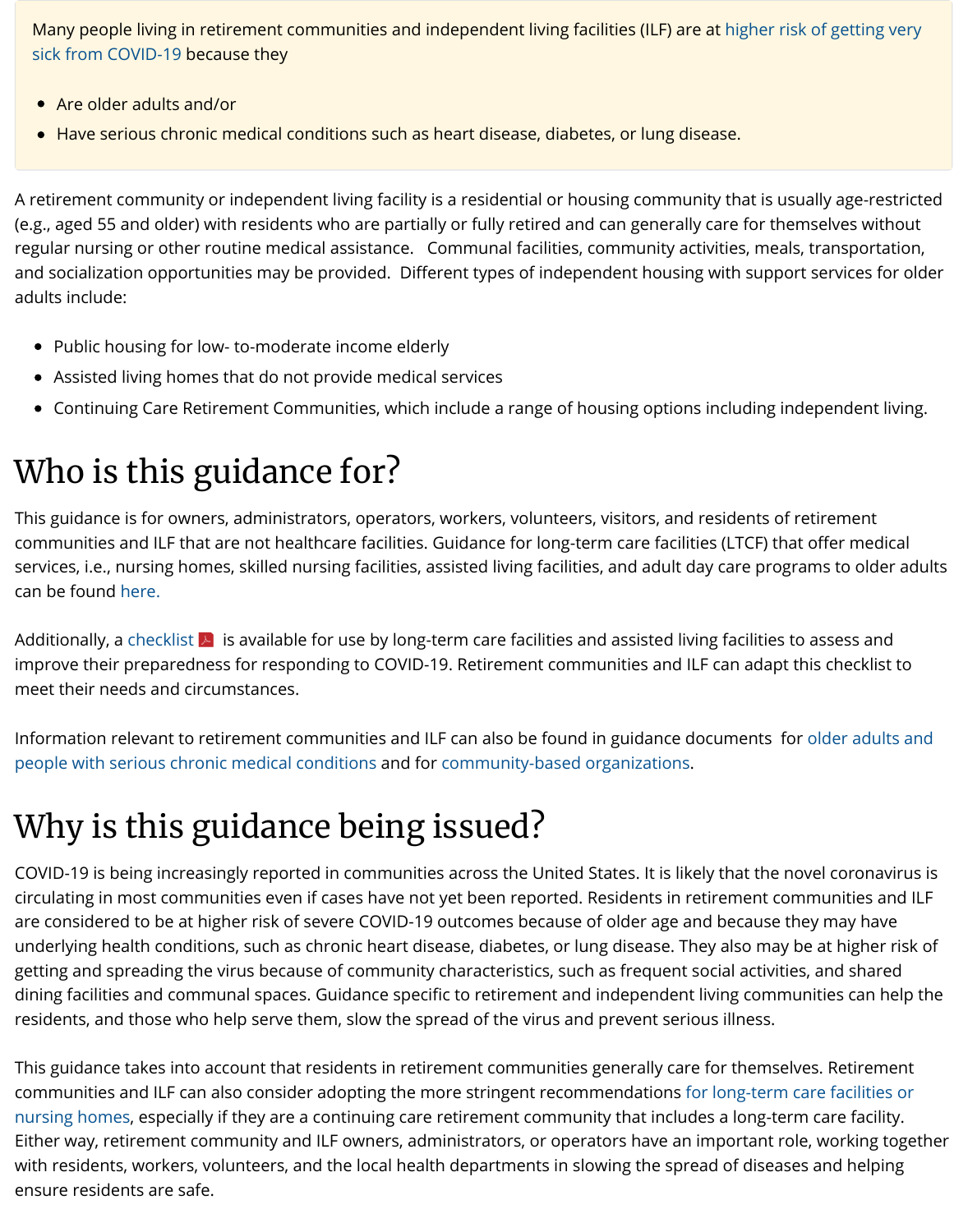during a stressful event of a disease outbreak, administrators c residents in managing stress and anxiety during this COVID-19



#### Clean and disinfect all common areas and shared faciliti

- Clean and disinfect common spaces daily
- Give special attention to high-touch surfaces, including, but on limited to, door handles, fault and  $\overline{\phantom{a}}$ toilet handles, light switches, elevator buttons, handrails, o shared electronic equipment, and shared exercise equipm
- Ensure staff follow the manufacturer's instructions for all only concentration, application method and contact time, nece A list of products that are EPA-approved for use against th available here  $\boxtimes$ .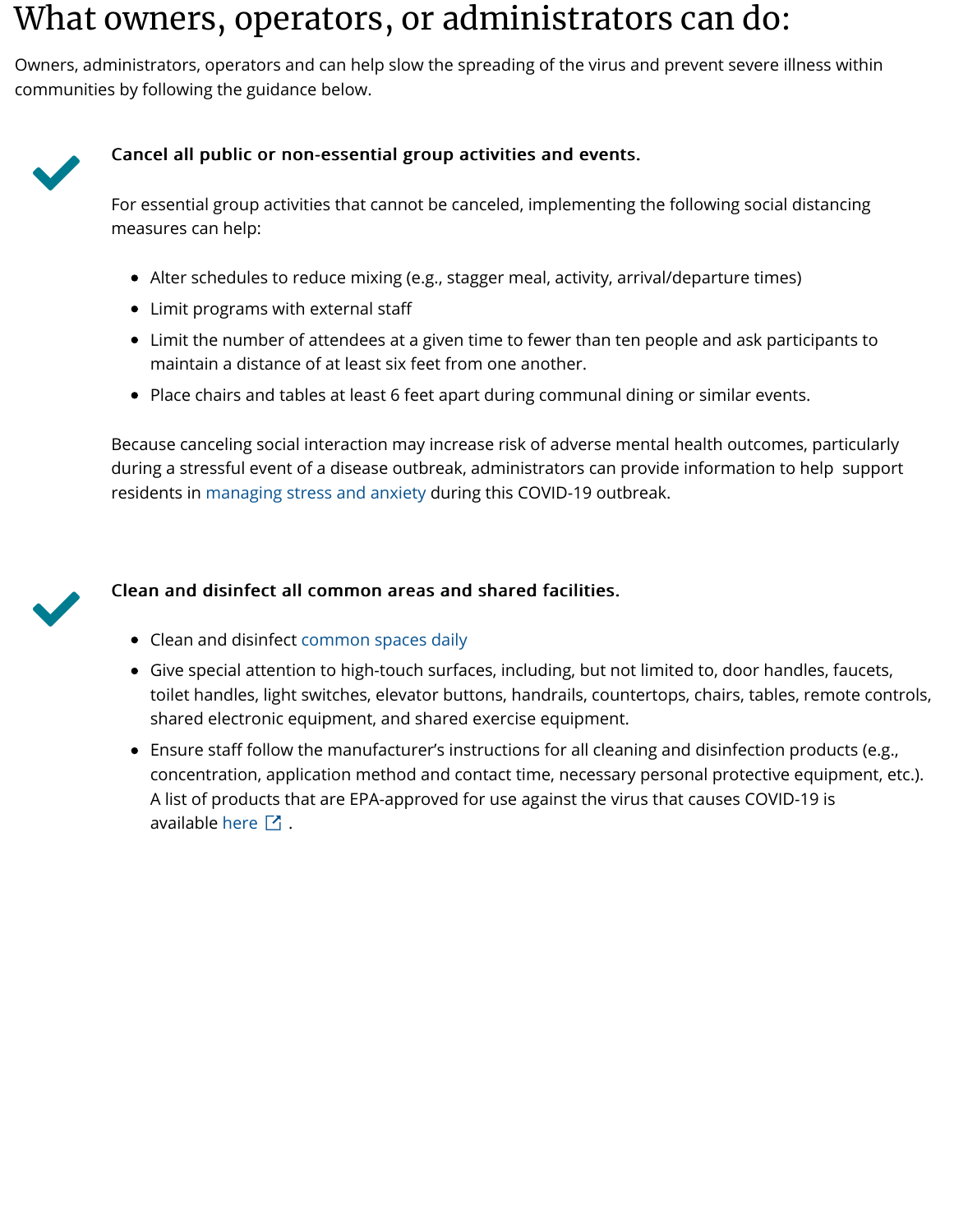

Workers, contractors (such as barbers, hairdressers, sitters, and care in multiple homes or facilities can serve as a source of coronavirus transmission between results. [in these facilities.](https://www.cdc.gov/coronavirus/2019-ncov/about/share-facts.html) These persons should be advised to limit the are at [higherrisk of serious com](https://www.cdc.gov/coronavirus/2019-ncov/symptoms-testing/symptoms.html)plications from COVID-19, and r



#### Help residents establish a "buddy" system to ensure the

Owners, administrators, and operators of retirement communities and ILF may not in the ILF may be community re who have unique medical needs (including behavioral health needs) encourage them to d[evelop a plan](https://www.cdc.gov/coronavirus/2019-ncov/communication/index.html) if they or their primary caret

They can assist in finding volunteers to assist residents who ma medical help they need and train these volunteers in following volunteers should not be persons who are at higher risk for ser also consider checking up on residents via electronic means if a



#### Consider limiting the number of non-essential visitors.

Retirement communities and ILF may want to consider limiting resident per day, restricting visitors with recent travel and those common areas, to workers, volunteers, and visitors who are essential to mental health, well-being, and safety of residents. Advise perso least 6 feet) can help reduce coronavirus transmission.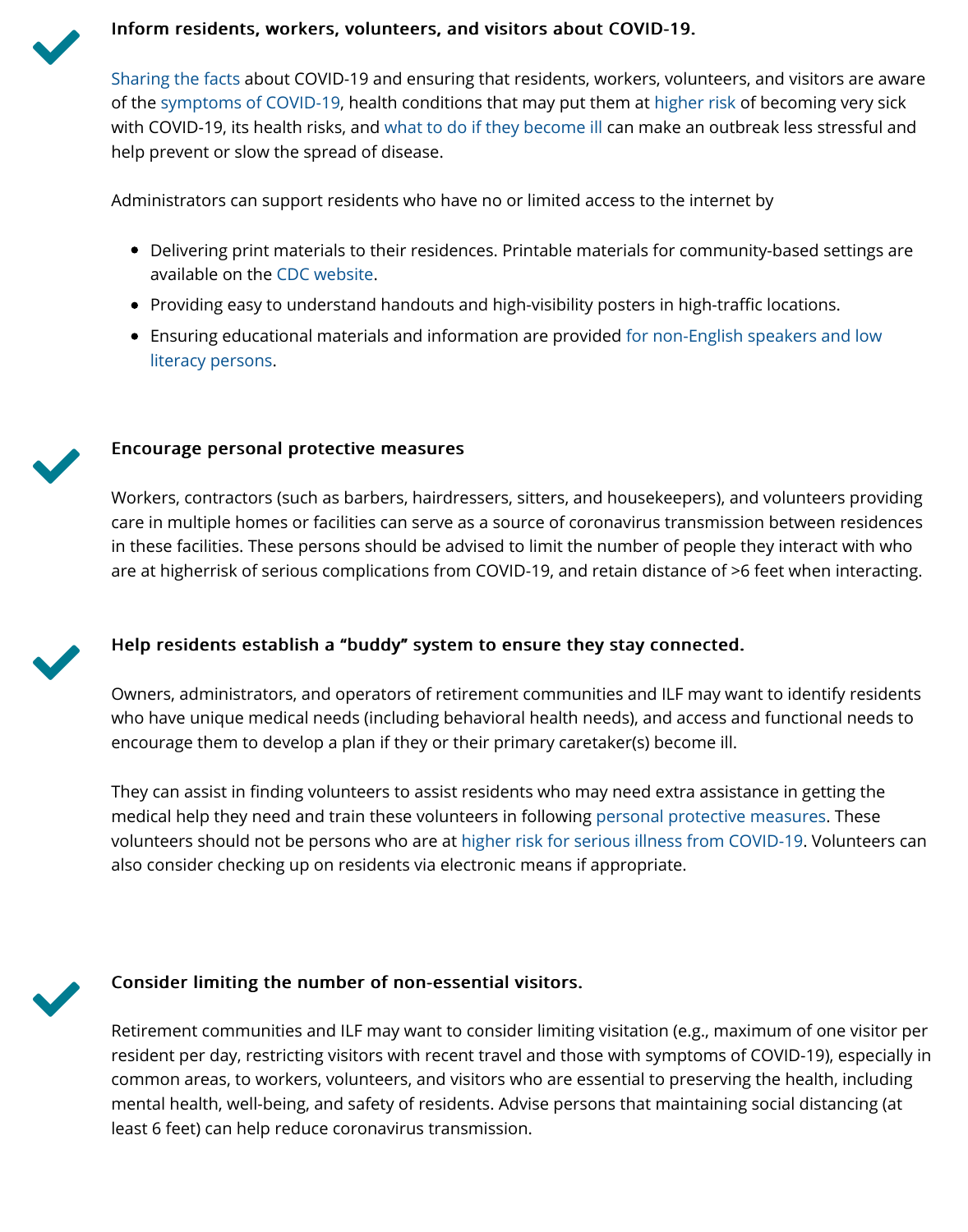- telework, stagered shifts), stagered shifts in the shifts of the shifts of the shifts of the shifts of the shifts of the shifts of the shifts of the shifts of the shifts. The shifts of the shifts of the shifts of the shift
- Emphasizing respiratory etiquette and hand hygiene  $\bullet$
- Ensuring hand hygiene supplies are readily available in all  $\bullet$

## What [residents can do:](https://www.cdc.gov/coronavirus/2019-ncov/symptoms-testing/symptoms.html)

Residents can follow the recommendations for persons at higher-risk of CO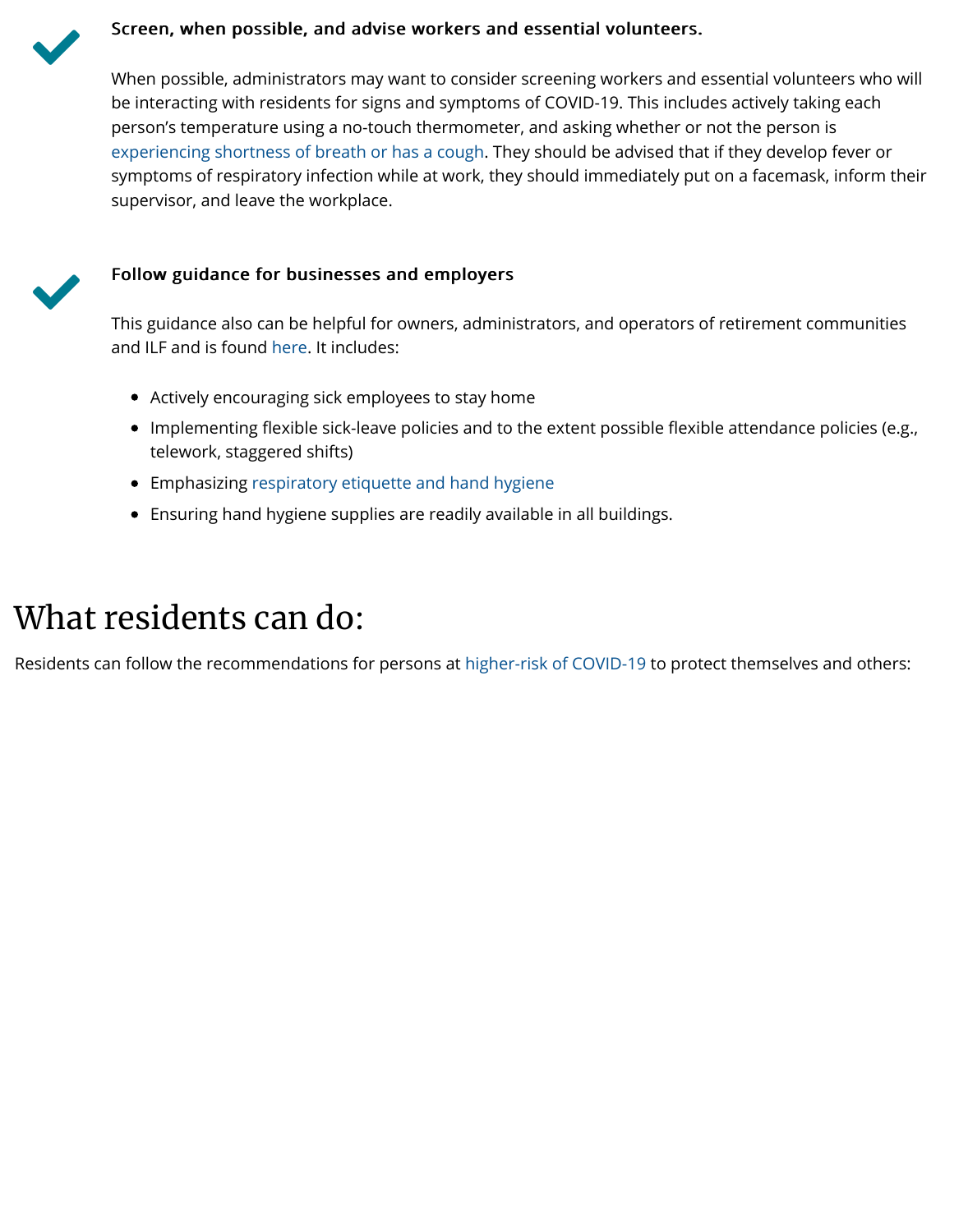- Limit visitors to persons essential to maintaining their health, well-being, and safety. Social interaction is important; however, in-person social interactions are as
- Learn and practice alternative ways to interact, including replacing video or telephone calls.
- Learn more about managing stress and anxiety during CO



#### Establish a "buddy" system to ensure they stay connecte

Residents can seek out a "buddy" who will regularly check on the communication) and help care for them if they get sick. This pe risk of complications if they become ill with COVID-19.



#### Ensure continuity of the regular care and medical service

Residents can work with their primary caretakers to identify alternative can work with their primary caretakers to identify alternative continuity. care should there be any interruptions to the regular services the available to them. They can work with their medical providers t non-emergent services can be delayed without negatively impa medical providers if they have a formal "telehealth" system for they can still communicate by telephone (instead of visits) to re interactions.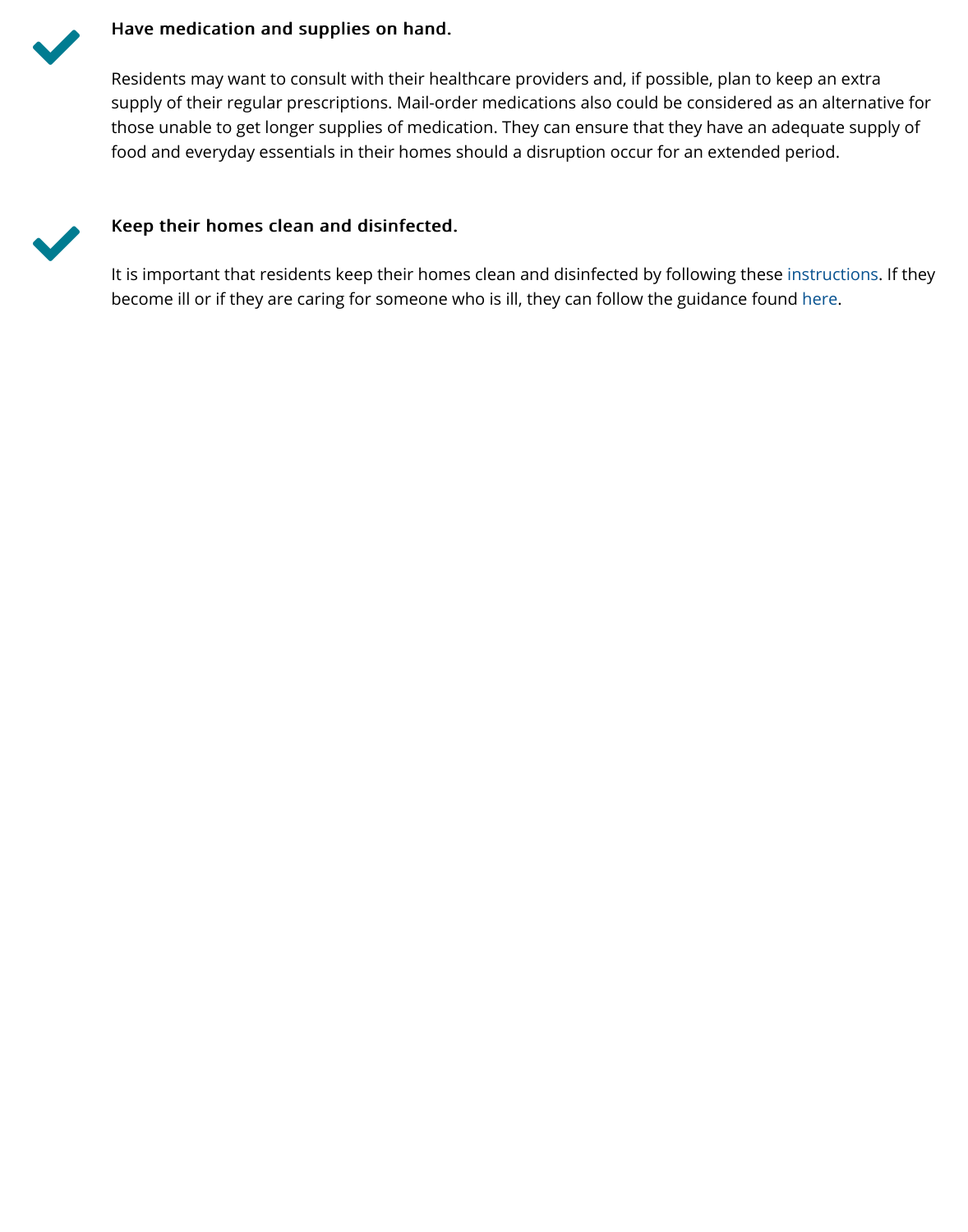

#### Avoid large groups and travel, especially on planes and  $\alpha$

If you, as a volunteer, regularly visit the retirement community to protect the residents because they are higher-risk persons. The group gatherings and crowds, delaying non-essential travel incl on cruise ships. Volunteers and visitors who have recently trave community and ILF.



#### Watch for symptoms of illness and follow t[he re](https://www.cdc.gov/coronavirus/2019-ncov/prepare/prevention.html)commen

If you develop respiratory illness symptoms while at the retiren a facemask when possible, leave if possible, self-isolate, and no administrators. If you were there with a volunteer organization, guidance on what you can do if you get sick can be found here.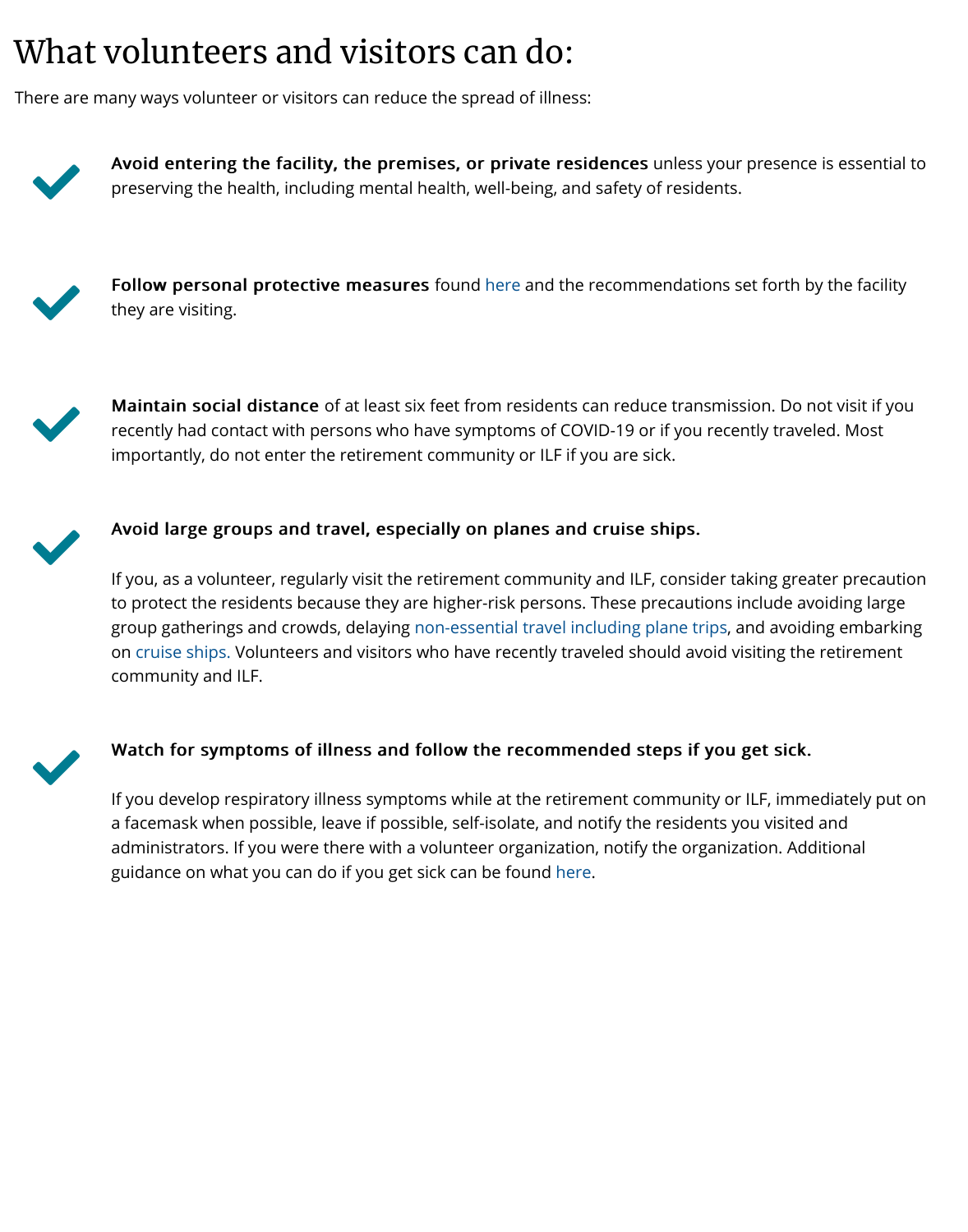Stay home if you are sick and notify your supervisors if you become sick outside of work hours. If you become sick while at the facility or on the premises, put on a fa supervisor. Additional guidance on what you can do if you get s

### When a case has been confirmed in the ILF

If a person with COVID-19 resides in or recently has been to a retire the following additional measures:

Owners, administrators and operators can take the following additi further spread of COVID-19:



Coordinate with local health officials.

- Upon learning that a resident, worker, volunteer, or visitor COVID-19, ask the person to self-isolate and contact local l
- Notify the local health department about any clusters of respirators of  $\epsilon$ (e.g., 3 or more persons with onset of respiratory symptor

Local health officials will help determine the appropriate course health management in the facility or community.